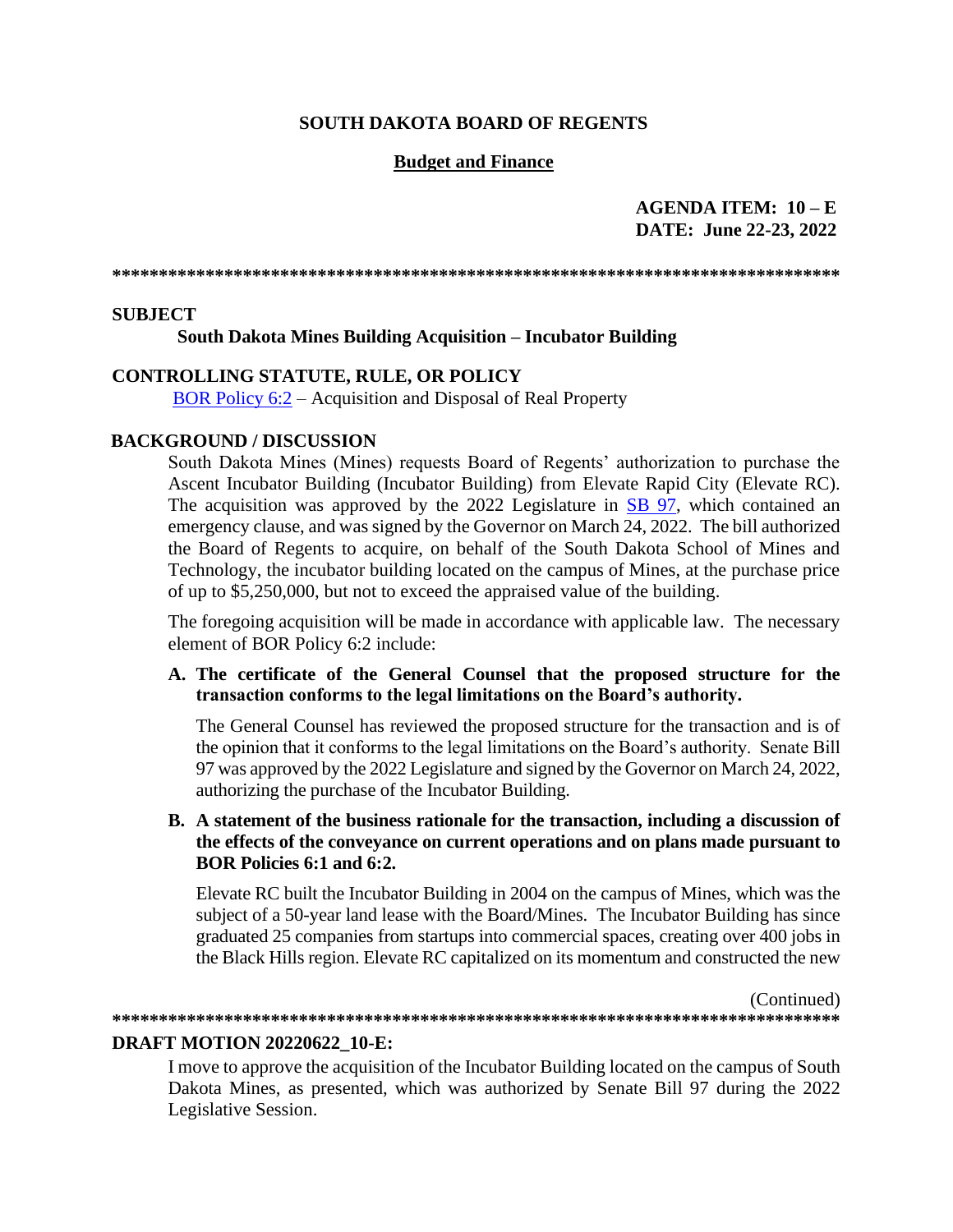David Lust Accelerator Building near the Mines campus to continue to foster economic innovation in Western South Dakota. With Elevate RC moving to its new location, Mines was able to accelerate its planned acquisition of the Incubator Building, which will provide much needed research space for Mines.

### **C. A report from an independent appraiser stating the fair market value of the interest to be conveyed.**

An appraisal was prepared for Elevate RC in August 2020. At that time, the only methodology that was deemed appropriate for this building was the Cost Approach, which yielded a final value opinion of \$6,020,000. The report appraisal is available from Mines upon request.

### **D. For transaction conveying title or control of Board property, except conveyance for highway purposes, an environmental audit report including any action plan required to remove Board liability for identified environmental hazards.**

BOR owns the land on which the Incubator Building is located, and as a result, Mines requests the Board waive the requirement in policy for an environmental audit. Mines did have a Property Condition Assessment (e.g., inspection) conducted by Advantage Environmental Consultants (AEC) to assess the state of the building, which was completed on May 4, 2022. This included a visual, non-intrusive and nondestructive evaluation of various external and internal building components, including the foundation, structural frames, building envelopes, HVAC, electrical, and plumbing. The inspection also included ancillary items such as site drainage, pavement, sidewalks, and landscaping. The site was observed to be in generally good condition. AEC identified the following deficiency that would require immediate attention: Separation was observed along the perimeter walls near window spaces. They requested that a structural engineer inspect the building. Albertson Engineering was retained to do a structural review of the building. They found no evidence of any major structural concern with the building. The inspection report is available from Mines upon request.

## **E. A financial plan identifying costs associated with the transaction, funding sources, and disposition of the proceeds.**

The 2022 Legislature appropriated \$5,250,000 from the general fund to purchase the Incubator Building. Elevate RC has agreed to this purchase price and, once the Board has approved the acquisition, a purchase agreement and title transfer document will be drawn up between Elevate RC and Mines, subject to the approval of the BOR General Counsel.

The Legislature also authorized \$2,000,000 in other fund expenditure authority for any renovations that will need to be made.

The estimated annual operating costs of the Incubator Building are \$55,000, which will be paid with research overhead and tenant income. There is a very likely chance that WAPA will add the electricity needs of this building to their Mines Loop, which may significantly reduce our electricity costs.